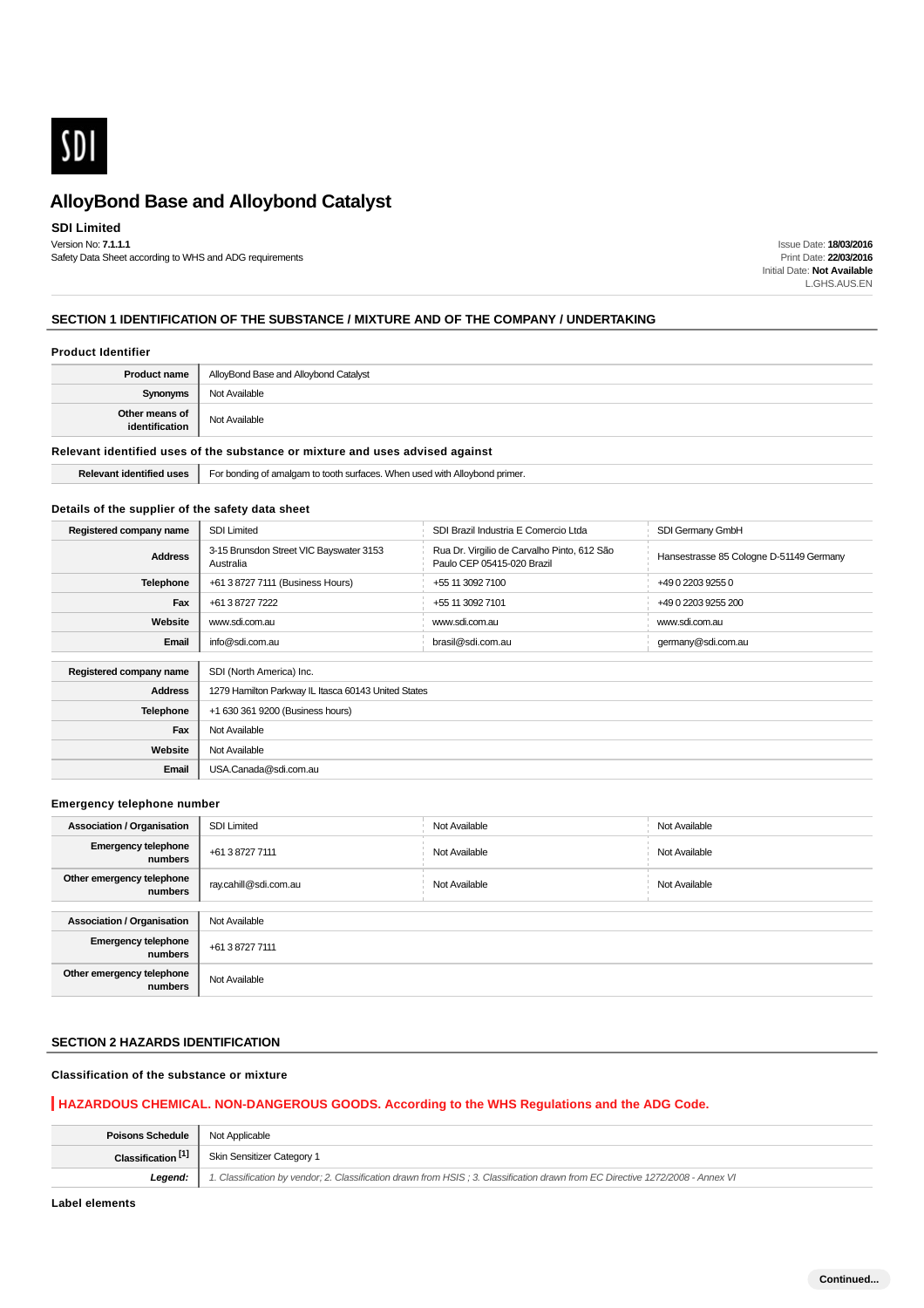| <b>GHS label elements</b>                    |                                                                            |
|----------------------------------------------|----------------------------------------------------------------------------|
| <b>SIGNAL WORD</b>                           | <b>WARNING</b>                                                             |
| Hazard statement(s)                          |                                                                            |
| H317                                         | May cause an allergic skin reaction.                                       |
| <b>Precautionary statement(s) Prevention</b> |                                                                            |
| P280                                         | Wear protective gloves/protective clothing/eye protection/face protection. |
| P261                                         | Avoid breathing dust/fume/gas/mist/vapours/spray.                          |
| P272                                         | Contaminated work clothing should not be allowed out of the workplace.     |

#### **Precautionary statement(s) Response**

| P363      | Wash contaminated clothing before reuse.                         |
|-----------|------------------------------------------------------------------|
| P302+P352 | IF ON SKIN: Wash with plenty of soap and water.                  |
| P333+P313 | If skin irritation or rash occurs: Get medical advice/attention. |

#### **Precautionary statement(s) Storage**

Not Applicable

#### **Precautionary statement(s) Disposal**

**P501** Dispose of contents/container in accordance with local regulations.

### **SECTION 3 COMPOSITION / INFORMATION ON INGREDIENTS**

### **Substances**

See section below for composition of Mixtures

#### **Mixtures**

| <b>CAS No</b> | %[weight] | Name                                       |
|---------------|-----------|--------------------------------------------|
|               |           | alloybond base                             |
| Not Available | 99        | acrylic monomer                            |
| Not Available |           | Ingredients determined not to be hazardous |
|               |           | alloybond catalyst                         |
| Not Available | 98        | acrylic monomer                            |
| Not Available | 2         | Ingredients determined not to be hazardous |

### **SECTION 4 FIRST AID MEASURES**

### **Description of first aid measures**

| <b>Eye Contact</b>  | If this product comes in contact with the eyes:<br>• Wash out immediately with fresh running water.<br>Ensure complete irrigation of the eye by keeping eyelids apart and away from eye and moving the eyelids by occasionally lifting the upper and lower lids.<br>Seek medical attention without delay; if pain persists or recurs seek medical attention.<br>Removal of contact lenses after an eye injury should only be undertaken by skilled personnel. |
|---------------------|---------------------------------------------------------------------------------------------------------------------------------------------------------------------------------------------------------------------------------------------------------------------------------------------------------------------------------------------------------------------------------------------------------------------------------------------------------------|
| <b>Skin Contact</b> | If skin contact occurs:<br>Immediately remove all contaminated clothing, including footwear.<br>Flush skin and hair with running water (and soap if available).<br>Seek medical attention in event of irritation.                                                                                                                                                                                                                                             |
| Inhalation          | If fumes or combustion products are inhaled remove from contaminated area.<br>Seek medical attention.                                                                                                                                                                                                                                                                                                                                                         |
| Ingestion           | Seek medical attention.                                                                                                                                                                                                                                                                                                                                                                                                                                       |

**Indication of any immediate medical attention and special treatment needed**

Treat symptomatically.

#### **SECTION 5 FIREFIGHTING MEASURES**

## **Extinguishing media**

- Foam.
- **Dry chemical powder.**
- BCF (where regulations permit).
- Carbon dioxide.
- Water spray or fog Large fires only.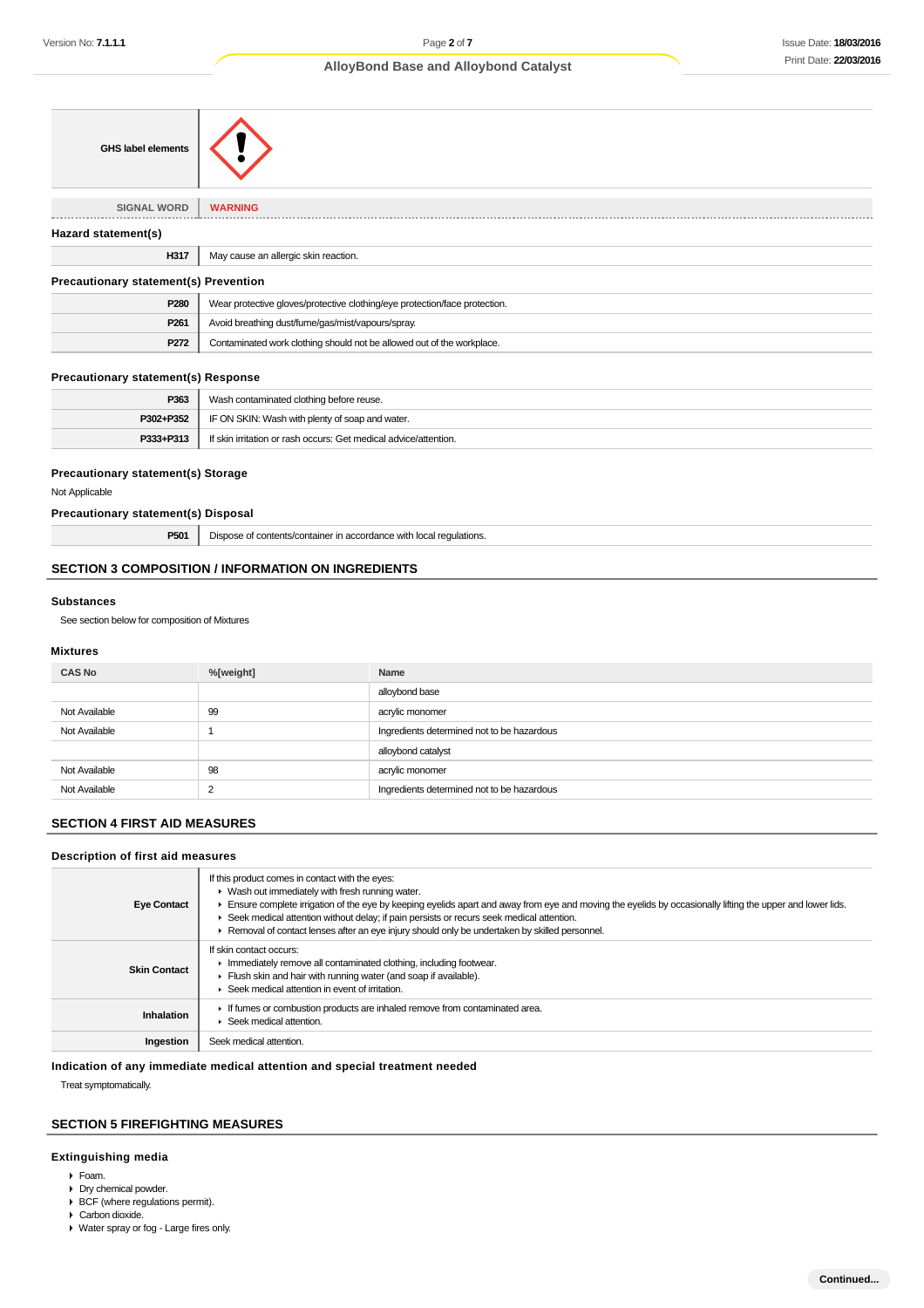### **Special hazards arising from the substrate or mixture**

| <b>Fire Incompatibility</b>    | Avoid contact with incompatible materials.                                                                                                                                                                                                                                                                                                                                                                                                                                                                                                                                      |  |  |
|--------------------------------|---------------------------------------------------------------------------------------------------------------------------------------------------------------------------------------------------------------------------------------------------------------------------------------------------------------------------------------------------------------------------------------------------------------------------------------------------------------------------------------------------------------------------------------------------------------------------------|--|--|
| <b>Advice for firefighters</b> |                                                                                                                                                                                                                                                                                                                                                                                                                                                                                                                                                                                 |  |  |
| <b>Fire Fighting</b>           | Alert Fire Brigade and tell them location and nature of hazard.<br>$\blacktriangleright$ Wear breathing apparatus plus protective gloves in the event of a fire.<br>Prevent, by any means available, spillage from entering drains or water courses.<br>Use fire fighting procedures suitable for surrounding area.<br><b>DO NOT</b> approach containers suspected to be hot.<br>Cool fire exposed containers with water spray from a protected location.<br>If safe to do so, remove containers from path of fire.<br>Equipment should be thoroughly decontaminated after use. |  |  |
| <b>Fire/Explosion Hazard</b>   | $\triangleright$ Non combustible.<br>• Not considered a significant fire risk, however containers may burn.<br>Decomposes on heating and produces; carbon monoxide (CO) carbon dioxide (CO2) other pyrolysis products typical of burning organic materialMay emit<br>corrosive fumes.                                                                                                                                                                                                                                                                                           |  |  |

### **SECTION 6 ACCIDENTAL RELEASE MEASURES**

#### **Personal precautions, protective equipment and emergency procedures**

| <b>Minor Spills</b> | Clean up all spills immediately.<br>Avoid breathing vapours and contact with skin and eyes.<br>$\blacktriangleright$ Control personal contact with the substance, by using protective equipment.<br>Contain and absorb spill with sand, earth, inert material or vermiculite.<br>$\triangleright$ Wipe up.<br>• Place in a suitable, labelled container for waste disposal.                                                                                                                                                                                                                                                                                                                                                                                                                                                                  |
|---------------------|----------------------------------------------------------------------------------------------------------------------------------------------------------------------------------------------------------------------------------------------------------------------------------------------------------------------------------------------------------------------------------------------------------------------------------------------------------------------------------------------------------------------------------------------------------------------------------------------------------------------------------------------------------------------------------------------------------------------------------------------------------------------------------------------------------------------------------------------|
| <b>Major Spills</b> | Moderate hazard.<br>• Clear area of personnel and move upwind.<br>Alert Fire Brigade and tell them location and nature of hazard.<br>• Wear breathing apparatus plus protective gloves.<br>► Prevent, by any means available, spillage from entering drains or water course.<br>Stop leak if safe to do so.<br>• Contain spill with sand, earth or vermiculite.<br>Collect recoverable product into labelled containers for recycling.<br>Neutralise/decontaminate residue (see Section 13 for specific agent).<br>• Collect solid residues and seal in labelled drums for disposal.<br>• Wash area and prevent runoff into drains.<br>After clean up operations, decontaminate and launder all protective clothing and equipment before storing and re-using.<br>If contamination of drains or waterways occurs, advise emergency services. |

Personal Protective Equipment advice is contained in Section 8 of the SDS.

### **SECTION 7 HANDLING AND STORAGE**

### **Precautions for safe handling**

|                   | Avoid all personal contact, including inhalation.                                                                               |
|-------------------|---------------------------------------------------------------------------------------------------------------------------------|
|                   | • Wear protective clothing when risk of exposure occurs.                                                                        |
|                   | Use in a well-ventilated area.                                                                                                  |
|                   | $\blacktriangleright$ Avoid contact with moisture.                                                                              |
|                   | Avoid contact with incompatible materials.                                                                                      |
|                   | • When handling, DO NOT eat, drink or smoke.                                                                                    |
| Safe handling     | ▶ Keep containers securely sealed when not in use.                                                                              |
|                   | Avoid physical damage to containers.                                                                                            |
|                   | Always wash hands with soap and water after handling.                                                                           |
|                   | • Work clothes should be laundered separately. Launder contaminated clothing before re-use.                                     |
|                   | Use good occupational work practice.                                                                                            |
|                   | Observe manufacturer's storage and handling recommendations contained within this SDS.                                          |
|                   | Atmosphere should be regularly checked against established exposure standards to ensure safe working conditions are maintained. |
|                   | Store in a cool dry place.                                                                                                      |
| Other information | Do not store in direct sunlight.                                                                                                |
|                   | Store between 10 and 25 deg. C.                                                                                                 |
|                   |                                                                                                                                 |

### **Conditions for safe storage, including any incompatibilities**

| Suitable container      | <b>DO NOT</b> repack. Use containers supplied by manufacturer only                                             |
|-------------------------|----------------------------------------------------------------------------------------------------------------|
| Storage incompatibility | Avoid storage with reducing agents.<br>Avoid strong acids, acid chlorides, acid anhydrides and chloroformates. |

### **SECTION 8 EXPOSURE CONTROLS / PERSONAL PROTECTION**

### **Control parameters**

#### **OCCUPATIONAL EXPOSURE LIMITS (OEL)**

**INGREDIENT DATA**

#### Not Available

### **EMERGENCY LIMITS**

| Ingredient | <b>Material name</b> | TCC   | $- - - -$ |  |
|------------|----------------------|-------|-----------|--|
|            |                      | 1666° |           |  |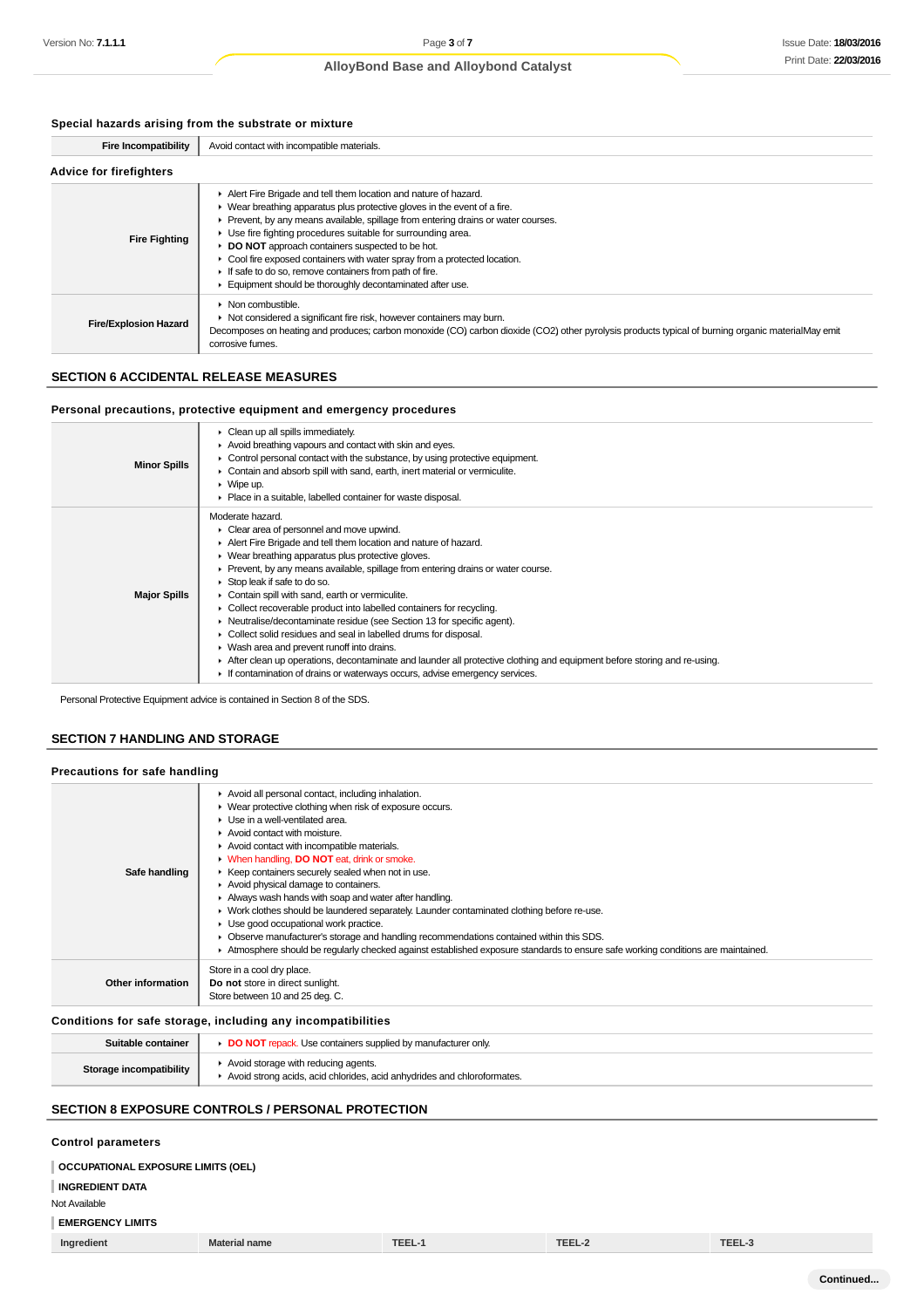| AlloyBond Base and Alloybond<br>Catalyst      | Not Available        | Not Available | Not Available       | Not Available |
|-----------------------------------------------|----------------------|---------------|---------------------|---------------|
|                                               |                      |               |                     |               |
| Ingredient                                    | <b>Original IDLH</b> |               | <b>Revised IDLH</b> |               |
| acrylic monomer                               | Not Available        |               | Not Available       |               |
| Ingredients determined not to<br>be hazardous | Not Available        |               | Not Available       |               |
| acrylic monomer                               | Not Available        |               | Not Available       |               |
| Ingredients determined not to<br>be hazardous | Not Available        |               | Not Available       |               |

### **MATERIAL DATA**

**Exposure controls**

|                                     | Engineering controls are used to remove a hazard or place a barrier between the worker and the hazard. Well-designed engineering controls can be highly<br>effective in protecting workers and will typically be independent of worker interactions to provide this high level of protection.<br>The basic types of engineering controls are:<br>Process controls which involve changing the way a job activity or process is done to reduce the risk.<br>Enclosure and/or isolation of emission source which keeps a selected hazard "physically" away from the worker and ventilation that strategically "adds" and<br>"removes" air in the work environment. Ventilation can remove or dilute an air contaminant if designed properly. The design of a ventilation system must match<br>the particular process and chemical or contaminant in use.<br>Employers may need to use multiple types of controls to prevent employee overexposure.<br>General exhaust is adequate under normal operating conditions. If risk of overexposure exists, wear SAA approved respirator. Correct fit is essential to obtain<br>adequate protection. Provide adequate ventilation in warehouse or closed storage areas. Air contaminants generated in the workplace possess varying<br>"escape" velocities which, in turn, determine the "capture velocities" of fresh circulating air required to effectively remove the contaminant. |                                    |                                 |  |
|-------------------------------------|------------------------------------------------------------------------------------------------------------------------------------------------------------------------------------------------------------------------------------------------------------------------------------------------------------------------------------------------------------------------------------------------------------------------------------------------------------------------------------------------------------------------------------------------------------------------------------------------------------------------------------------------------------------------------------------------------------------------------------------------------------------------------------------------------------------------------------------------------------------------------------------------------------------------------------------------------------------------------------------------------------------------------------------------------------------------------------------------------------------------------------------------------------------------------------------------------------------------------------------------------------------------------------------------------------------------------------------------------------------------------------------------------------------------------|------------------------------------|---------------------------------|--|
|                                     | Type of Contaminant:                                                                                                                                                                                                                                                                                                                                                                                                                                                                                                                                                                                                                                                                                                                                                                                                                                                                                                                                                                                                                                                                                                                                                                                                                                                                                                                                                                                                         |                                    | Air Speed:                      |  |
|                                     | solvent, vapours, degreasing etc., evaporating from tank (in still air)                                                                                                                                                                                                                                                                                                                                                                                                                                                                                                                                                                                                                                                                                                                                                                                                                                                                                                                                                                                                                                                                                                                                                                                                                                                                                                                                                      |                                    | 0.25-0.5 m/s (50-100<br>f/min)  |  |
|                                     | aerosols, fumes from pouring operations, intermittent container filling, low speed conveyer transfers, welding, spray drift, plating<br>acid fumes, pickling (released at low velocity into zone of active generation)                                                                                                                                                                                                                                                                                                                                                                                                                                                                                                                                                                                                                                                                                                                                                                                                                                                                                                                                                                                                                                                                                                                                                                                                       |                                    | 0.5-1 m/s (100-200<br>f/min.)   |  |
| Appropriate engineering<br>controls | direct spray, spray painting in shallow booths, drum filling, conveyer loading, crusher dusts, gas discharge (active generation into<br>zone of rapid air motion)                                                                                                                                                                                                                                                                                                                                                                                                                                                                                                                                                                                                                                                                                                                                                                                                                                                                                                                                                                                                                                                                                                                                                                                                                                                            |                                    | 1-2.5 m/s (200-500<br>f/min)    |  |
|                                     | grinding, abrasive blasting, tumbling, high speed wheel generated dusts (released at high initial velocity into zone of very high rapid<br>air motion).                                                                                                                                                                                                                                                                                                                                                                                                                                                                                                                                                                                                                                                                                                                                                                                                                                                                                                                                                                                                                                                                                                                                                                                                                                                                      |                                    | 2.5-10 m/s (500-2000<br>f/min.) |  |
|                                     | Within each range the appropriate value depends on:                                                                                                                                                                                                                                                                                                                                                                                                                                                                                                                                                                                                                                                                                                                                                                                                                                                                                                                                                                                                                                                                                                                                                                                                                                                                                                                                                                          |                                    |                                 |  |
|                                     | Lower end of the range                                                                                                                                                                                                                                                                                                                                                                                                                                                                                                                                                                                                                                                                                                                                                                                                                                                                                                                                                                                                                                                                                                                                                                                                                                                                                                                                                                                                       | Upper end of the range             |                                 |  |
|                                     | 1: Room air currents minimal or favourable to capture                                                                                                                                                                                                                                                                                                                                                                                                                                                                                                                                                                                                                                                                                                                                                                                                                                                                                                                                                                                                                                                                                                                                                                                                                                                                                                                                                                        | 1: Disturbing room air currents    |                                 |  |
|                                     | 2: Contaminants of low toxicity or of nuisance value only                                                                                                                                                                                                                                                                                                                                                                                                                                                                                                                                                                                                                                                                                                                                                                                                                                                                                                                                                                                                                                                                                                                                                                                                                                                                                                                                                                    | 2: Contaminants of high toxicity   |                                 |  |
|                                     | 3: Intermittent, low production.                                                                                                                                                                                                                                                                                                                                                                                                                                                                                                                                                                                                                                                                                                                                                                                                                                                                                                                                                                                                                                                                                                                                                                                                                                                                                                                                                                                             | 3: High production, heavy use      |                                 |  |
|                                     | 4: Large hood or large air mass in motion                                                                                                                                                                                                                                                                                                                                                                                                                                                                                                                                                                                                                                                                                                                                                                                                                                                                                                                                                                                                                                                                                                                                                                                                                                                                                                                                                                                    | 4: Small hood - local control only |                                 |  |
|                                     | Simple theory shows that air velocity falls rapidly with distance away from the opening of a simple extraction pipe. Velocity generally decreases with the square<br>of distance from the extraction point (in simple cases). Therefore the air speed at the extraction point should be adjusted, accordingly, after reference to<br>distance from the contaminating source. The air velocity at the extraction fan, for example, should be a minimum of 1-2 m/s (200-400 f/min.) for extraction of<br>solvents generated in a tank 2 meters distant from the extraction point. Other mechanical considerations, producing performance deficits within the extraction<br>apparatus, make it essential that theoretical air velocities are multiplied by factors of 10 or more when extraction systems are installed or used.                                                                                                                                                                                                                                                                                                                                                                                                                                                                                                                                                                                                 |                                    |                                 |  |
| <b>Personal protection</b>          |                                                                                                                                                                                                                                                                                                                                                                                                                                                                                                                                                                                                                                                                                                                                                                                                                                                                                                                                                                                                                                                                                                                                                                                                                                                                                                                                                                                                                              |                                    |                                 |  |
| Eye and face protection             | Safety glasses with side shields.<br>▶ Chemical goggles.<br>Contact lenses may pose a special hazard; soft contact lenses may absorb and concentrate irritants. A written policy document, describing the wearing of<br>lenses or restrictions on use, should be created for each workplace or task. This should include a review of lens absorption and adsorption for the class of<br>chemicals in use and an account of injury experience. Medical and first-aid personnel should be trained in their removal and suitable equipment should be<br>readily available. In the event of chemical exposure, begin eye irrigation immediately and remove contact lens as soon as practicable. Lens should be removed<br>at the first signs of eye redness or irritation - lens should be removed in a clean environment only after workers have washed hands thoroughly. [CDC NIOSH<br>Current Intelligence Bulletin 59], [AS/NZS 1336 or national equivalent]                                                                                                                                                                                                                                                                                                                                                                                                                                                                 |                                    |                                 |  |
| <b>Skin protection</b>              | See Hand protection below                                                                                                                                                                                                                                                                                                                                                                                                                                                                                                                                                                                                                                                                                                                                                                                                                                                                                                                                                                                                                                                                                                                                                                                                                                                                                                                                                                                                    |                                    |                                 |  |
| Hands/feet protection               | ▶ Wear chemical protective gloves, e.g. PVC.<br>• Wear safety footwear or safety gumboots, e.g. Rubber<br>Rubber Gloves                                                                                                                                                                                                                                                                                                                                                                                                                                                                                                                                                                                                                                                                                                                                                                                                                                                                                                                                                                                                                                                                                                                                                                                                                                                                                                      |                                    |                                 |  |
| <b>Body protection</b>              | See Other protection below                                                                                                                                                                                                                                                                                                                                                                                                                                                                                                                                                                                                                                                                                                                                                                                                                                                                                                                                                                                                                                                                                                                                                                                                                                                                                                                                                                                                   |                                    |                                 |  |
| Other protection                    | No special equipment needed when handling small quantities.<br><b>OTHERWISE:</b><br>• Overalls.<br>▶ Barrier cream.<br>▶ Eyewash unit.                                                                                                                                                                                                                                                                                                                                                                                                                                                                                                                                                                                                                                                                                                                                                                                                                                                                                                                                                                                                                                                                                                                                                                                                                                                                                       |                                    |                                 |  |
| <b>Thermal hazards</b>              | Not Available                                                                                                                                                                                                                                                                                                                                                                                                                                                                                                                                                                                                                                                                                                                                                                                                                                                                                                                                                                                                                                                                                                                                                                                                                                                                                                                                                                                                                |                                    |                                 |  |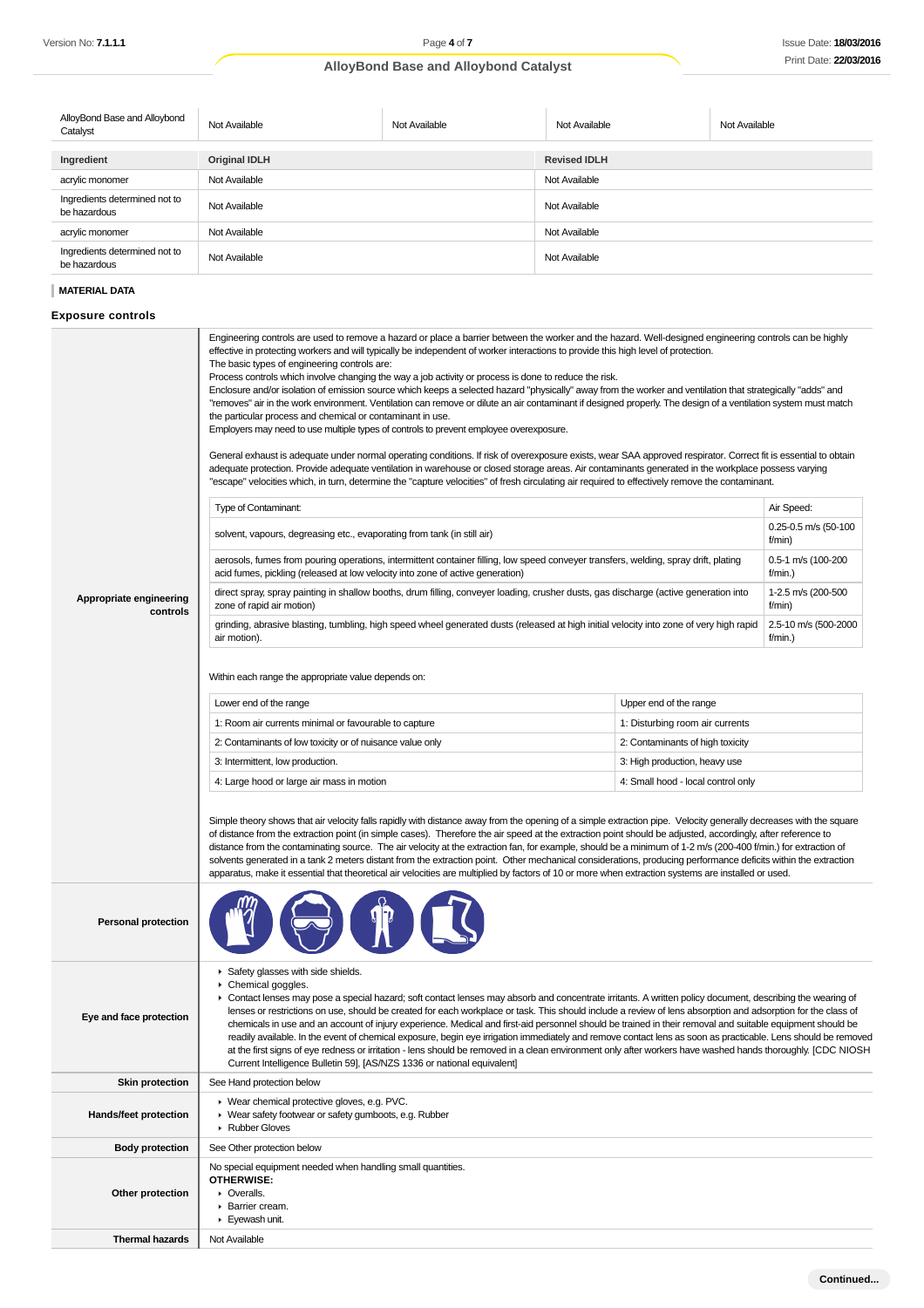### **SECTION 9 PHYSICAL AND CHEMICAL PROPERTIES**

### **Information on basic physical and chemical properties**

| Appearance                                      | Clear, pale yellow low/slightly viscous liquid with ester like odour, does not mix with water. (Final mixed product). |                                                   |                |
|-------------------------------------------------|-----------------------------------------------------------------------------------------------------------------------|---------------------------------------------------|----------------|
|                                                 |                                                                                                                       |                                                   |                |
| <b>Physical state</b>                           | Liquid                                                                                                                | Relative density (Water = 1)                      | $0.8 - 1.15$   |
| Odour                                           | Not Available                                                                                                         | <b>Partition coefficient</b><br>n-octanol / water | Not Available  |
| <b>Odour threshold</b>                          | Not Available                                                                                                         | Auto-ignition temperature<br>$(^{\circ}C)$        | Not Available  |
| pH (as supplied)                                | Not Applicable                                                                                                        | Decomposition<br>temperature                      | Not Available  |
| Melting point / freezing<br>point (°C)          | Not Available                                                                                                         | <b>Viscosity (cSt)</b>                            | Not Available  |
| Initial boiling point and<br>boiling range (°C) | gels before boiling                                                                                                   | Molecular weight (g/mol)                          | Not Applicable |
| Flash point (°C)                                | Not Applicable                                                                                                        | <b>Taste</b>                                      | Not Available  |
| <b>Evaporation rate</b>                         | Not Available                                                                                                         | <b>Explosive properties</b>                       | Not Available  |
| Flammability                                    | Not Applicable                                                                                                        | <b>Oxidising properties</b>                       | Not Available  |
| Upper Explosive Limit (%)                       | Not Applicable                                                                                                        | Surface Tension (dyn/cm or<br>$mN/m$ )            | Not Available  |
| Lower Explosive Limit (%)                       | Not Applicable                                                                                                        | <b>Volatile Component (%vol)</b>                  | Not Available  |
| Vapour pressure (kPa)                           | Not Available                                                                                                         | Gas group                                         | Not Available  |
| Solubility in water (g/L)                       | Immiscible                                                                                                            | pH as a solution (1%)                             | Not Applicable |
| Vapour density (Air = $1$ )                     | Not Available                                                                                                         | VOC g/L                                           | Not Available  |

### **SECTION 10 STABILITY AND REACTIVITY**

| Reactivity                                 | See section 7                                                                                                                        |
|--------------------------------------------|--------------------------------------------------------------------------------------------------------------------------------------|
| <b>Chemical stability</b>                  | • Unstable in the presence of incompatible materials.<br>▶ Product is considered stable.<br>Hazardous polymerisation will not occur. |
| Possibility of hazardous<br>reactions      | See section 7                                                                                                                        |
| <b>Conditions to avoid</b>                 | See section 7                                                                                                                        |
| Incompatible materials                     | See section 7                                                                                                                        |
| <b>Hazardous decomposition</b><br>products | See section 5                                                                                                                        |

### **SECTION 11 TOXICOLOGICAL INFORMATION**

#### **Information on toxicological effects**

| Inhaled                                         | The material is not thought to produce adverse health effects or irritation of the respiratory tract (as classified by EC Directives using animal models).<br>Nevertheless, good hygiene practice requires that exposure be kept to a minimum and that suitable control measures be used in an occupational setting.                                                                                                                                                                                                                                                                                                                                                                                                          |                                                                                                                                                                   |  |
|-------------------------------------------------|-------------------------------------------------------------------------------------------------------------------------------------------------------------------------------------------------------------------------------------------------------------------------------------------------------------------------------------------------------------------------------------------------------------------------------------------------------------------------------------------------------------------------------------------------------------------------------------------------------------------------------------------------------------------------------------------------------------------------------|-------------------------------------------------------------------------------------------------------------------------------------------------------------------|--|
| Ingestion                                       | The material has NOT been classified by EC Directives or other classification systems as "harmful by ingestion". This is because of the lack of corroborating<br>animal or human evidence. The material may still be damaging to the health of the individual, following ingestion, especially where pre-existing organ (e.g liver,<br>kidney) damage is evident. Present definitions of harmful or toxic substances are generally based on doses producing mortality rather than those producing<br>morbidity (disease, ill-health). Gastrointestinal tract discomfort may produce nausea and vomiting. In an occupational setting however, ingestion of insignificant<br>quantities is not thought to be cause for concern. |                                                                                                                                                                   |  |
| <b>Skin Contact</b>                             | The material is not thought to produce adverse health effects or skin irritation following contact (as classified by EC Directives using animal models).<br>Nevertheless, good hygiene practice requires that exposure be kept to a minimum and that suitable gloves be used in an occupational setting.                                                                                                                                                                                                                                                                                                                                                                                                                      |                                                                                                                                                                   |  |
| Eye                                             | by tearing or conjunctival redness (as with windburn).                                                                                                                                                                                                                                                                                                                                                                                                                                                                                                                                                                                                                                                                        | Although the liquid is not thought to be an irritant (as classified by EC Directives), direct contact with the eye may produce transient discomfort characterised |  |
| Chronic                                         | Practical experience shows that skin contact with the material is capable either of inducing a sensitisation reaction in a substantial number of individuals, and/or<br>of producing a positive response in experimental animals.                                                                                                                                                                                                                                                                                                                                                                                                                                                                                             |                                                                                                                                                                   |  |
|                                                 |                                                                                                                                                                                                                                                                                                                                                                                                                                                                                                                                                                                                                                                                                                                               |                                                                                                                                                                   |  |
| AlloyBond Base and<br><b>Alloybond Catalyst</b> | <b>TOXICITY</b><br>Not Available                                                                                                                                                                                                                                                                                                                                                                                                                                                                                                                                                                                                                                                                                              | <b>IRRITATION</b><br>Not Available                                                                                                                                |  |
|                                                 |                                                                                                                                                                                                                                                                                                                                                                                                                                                                                                                                                                                                                                                                                                                               |                                                                                                                                                                   |  |
| Legend:                                         | 1. Value obtained from Europe ECHA Registered Substances - Acute toxicity 2.* Value obtained from manufacturer's SDS. Unless otherwise specified data<br>extracted from RTECS - Register of Toxic Effect of chemical Substances                                                                                                                                                                                                                                                                                                                                                                                                                                                                                               |                                                                                                                                                                   |  |
|                                                 |                                                                                                                                                                                                                                                                                                                                                                                                                                                                                                                                                                                                                                                                                                                               |                                                                                                                                                                   |  |

| <b>Acute Toxicity</b>                   | سه                        | Carcinogenicity               |   |
|-----------------------------------------|---------------------------|-------------------------------|---|
| <b>Skin Irritation/Corrosion</b>        | ∽                         | Reproductivity                |   |
| <b>Serious Eye</b><br>Damage/Irritation | $\widetilde{\phantom{a}}$ | <b>STOT - Single Exposure</b> | ◡ |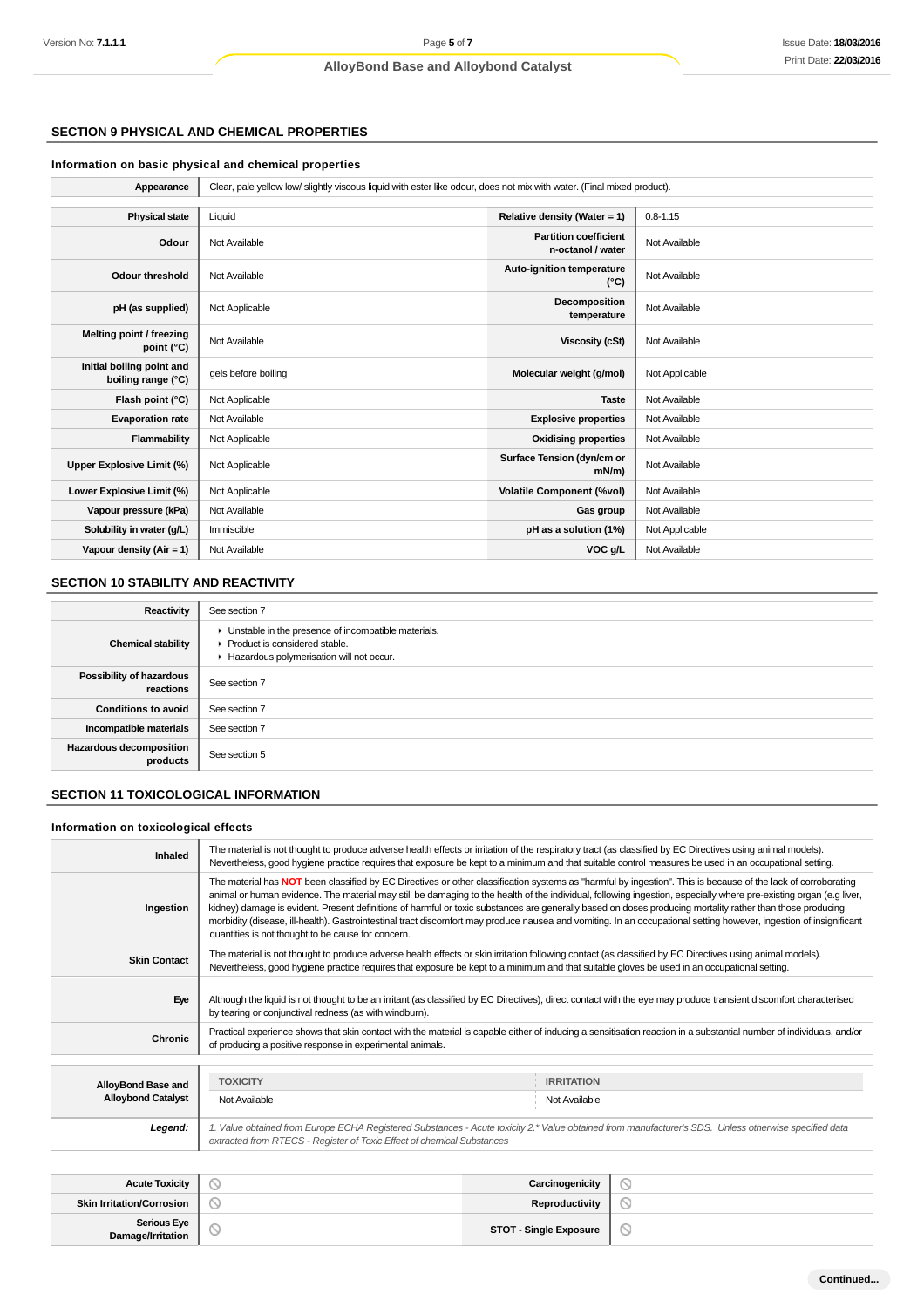| $\blacktriangleright$ - Data available but does not fill the criteria for classification<br>$\blacktriangleright$ - Data required to make classification available<br>$\bigcirc$ - Data Not Available to make classification |
|------------------------------------------------------------------------------------------------------------------------------------------------------------------------------------------------------------------------------|
|                                                                                                                                                                                                                              |

### **SECTION 12 ECOLOGICAL INFORMATION**

#### **Toxicity**

| Ingredient           | Endpoint       | Test Duration (hr)                                                                                                                                                                                                                                                                                                                                                                       | <b>Species</b> | Value          | Source         |
|----------------------|----------------|------------------------------------------------------------------------------------------------------------------------------------------------------------------------------------------------------------------------------------------------------------------------------------------------------------------------------------------------------------------------------------------|----------------|----------------|----------------|
| <b>Not Available</b> | Not Applicable | Not Applicable                                                                                                                                                                                                                                                                                                                                                                           | Not Applicable | Not Applicable | Not Applicable |
| Legend:              |                | Extracted from 1. IUCLID Toxicity Data 2. Europe ECHA Registered Substances - Ecotoxicological Information - Aquatic Toxicity 3. EPIWIN Suite V3.12 -<br>Aquatic Toxicity Data (Estimated) 4. US EPA, Ecotox database - Aquatic Toxicity Data 5. ECETOC Aquatic Hazard Assessment Data 6. NITE (Japan) -<br>Bioconcentration Data 7. METI (Japan) - Bioconcentration Data 8. Vendor Data |                |                |                |

#### **DO NOT** discharge into sewer or waterways.

### **Persistence and degradability**

| Ingredient | Persistence: Water/Soil               | Persistence: Air                      |
|------------|---------------------------------------|---------------------------------------|
|            | No Data available for all ingredients | No Data available for all ingredients |

#### **Bioaccumulative potential**

| Ingredient              | <b>Bioaccumulation</b>                |
|-------------------------|---------------------------------------|
|                         | No Data available for all ingredients |
| <b>Mobility in soil</b> |                                       |

| Ingredient | <b>Mobility</b>                                                                           |
|------------|-------------------------------------------------------------------------------------------|
|            | a available for all ingredients<br><b>N<sub>IO</sub></b><br>.<br>$\overline{\phantom{0}}$ |

### **SECTION 13 DISPOSAL CONSIDERATIONS**

| Waste treatment methods                |                                                                                                                                                                                                                                                                                                                                                        |
|----------------------------------------|--------------------------------------------------------------------------------------------------------------------------------------------------------------------------------------------------------------------------------------------------------------------------------------------------------------------------------------------------------|
| <b>Product / Packaging</b><br>disposal | DO NOT allow wash water from cleaning or process equipment to enter drains.<br>It may be necessary to collect all wash water for treatment before disposal.<br>In all cases disposal to sewer may be subject to local laws and regulations and these should be considered first.<br>$\triangleright$ Where in doubt contact the responsible authority. |

### **SECTION 14 TRANSPORT INFORMATION**

#### **Labels Required**

| м. | <b>NC</b> |
|----|-----------|
|    | __        |
|    |           |

**Land transport (ADG): NOT REGULATED FOR TRANSPORT OF DANGEROUS GOODS**

**Air transport (ICAO-IATA / DGR): NOT REGULATED FOR TRANSPORT OF DANGEROUS GOODS**

**Sea transport (IMDG-Code / GGVSee): NOT REGULATED FOR TRANSPORT OF DANGEROUS GOODS**

**Transport in bulk according to Annex II of MARPOL and the IBC code** Not Applicable

#### **SECTION 15 REGULATORY INFORMATION**

#### **Safety, health and environmental regulations / legislation specific for the substance or mixture**

| <b>National Inventory</b>               | <b>Status</b> |
|-----------------------------------------|---------------|
| Australia - AICS                        | ٧             |
| Canada - DSL                            | $\checkmark$  |
| Canada - NDSL                           | N             |
| China - IECSC                           | Y             |
| Europe - EINEC / ELINCS /<br><b>NLP</b> | Y             |
| Japan - ENCS                            | Υ             |
| Korea - KECI                            | Υ             |
| New Zealand - NZIoC                     | Υ             |